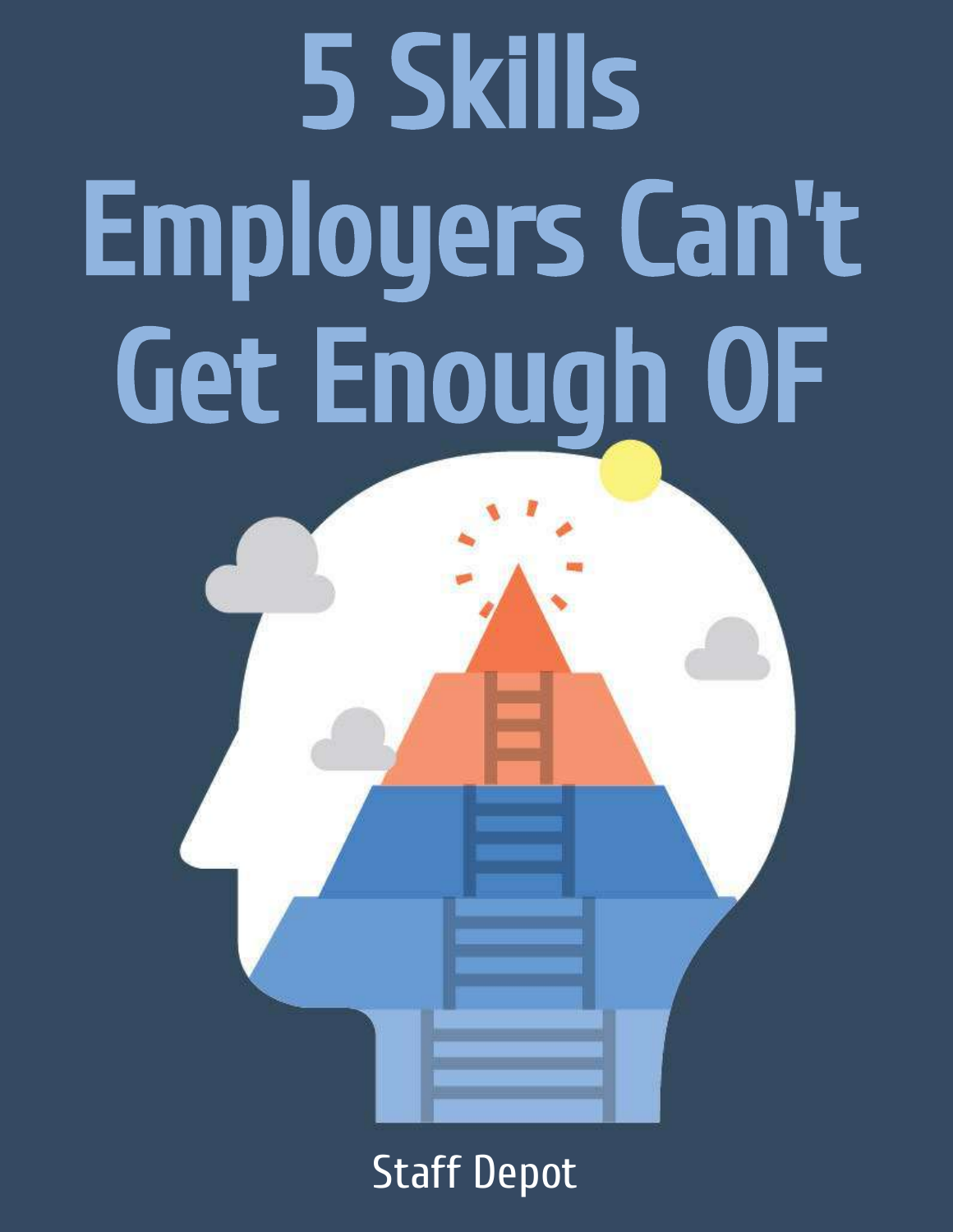

There are some skills that are trendy, but then there are a handful of skills that employers are always looking for when they want to hire a new employee. These skills are attractive to employers regardless of your degree and they are important to every job in any industry. If you're looking for a job, you definitely want to make sure you have these skills mastered.

### 5 Skills You Need to Get a Job

Maybe you have these skills but haven't included them on your resume. Or maybe you need to develop them. Whichever the case may be, get on it! Employers can't get enough of these five skills.

#### Skill #1: Problem Solving

The most attractive skill to employers is the ability to solve problems. In any line of work, in any job position, you may face dozens of problems a day. Some may be larger obstacles to overcome, while others may be little irritants to brush aside. Employers want to hire people who are not only able to solve problems, but who don't become discouraged or unmotivated by challenges. Employees who don't shy away from problem-solving are also great candidates for promotion and leadership positions.